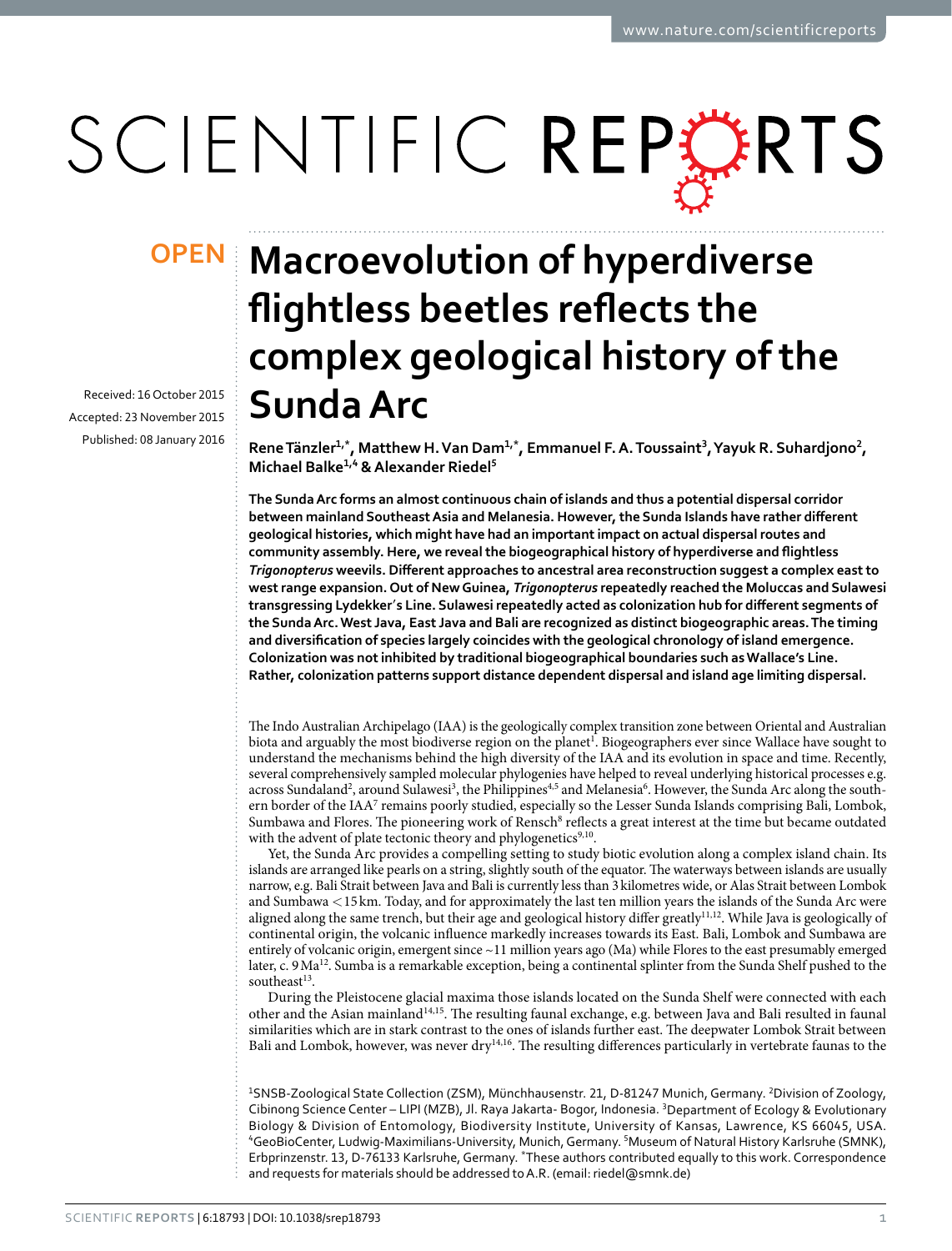east and west of the Lombok Strait led Wallace<sup>17</sup> to suggest a sharp division of biogeographical regions, known as Wallace's Line<sup>16[,18](#page-9-17)</sup>.

Habitats in the exposed Java Sea connecting the Sunda Shelf islands might have included savannah, heath forests or peat swamps<sup>[19](#page-9-18)</sup>. These acted as an ecological filter favouring taxa of higher mobility, particularly mammals<sup>20–23</sup>. Some species, e.g. the tiger (*Panthera tigris* Linnaeus) had reached Sumatra, Java and Bali but were always absent from Borneo<sup>[24](#page-9-20)</sup>. This Pleistocene faunal exchange occurred only in the relatively recent past of a much older fauna. The story of Wallace's Line thus appears relevant only for some taxa and for just a fraction of the time-span during the biotic evolution of the IAA. The climatic processes producing the high visibility and prominence of Wallace's Line may in fact distract from older geological patterns of faunal assembly in the IAA<sup>25</sup>.

Arthropods constitute the vast majority of species diversity across the IAA and the Sunda Arc, but their biogeo-graphic origins remained mostly unknown until recently<sup>21[,26–34](#page-9-23)</sup>. In some cases they show unexpected colonization histories including long-distance dispersal<sup>35[,36](#page-9-25)</sup>. Some of the taxa with broad distributions across the IAA have a natural history that appears to be counterintuitive to the observed patterns, i.e. they are flightless and/or have little tolerance to seawater. Such taxa include the fanged frogs that originated in SE Asia and then spread across the IAA, with frequent exchange between Borneo, Philippines and Sulawesi, crossing both Wallace's and Huxley's lines<sup>37</sup>. Flightless *Trigonopterus* weevils crossed Wallace's Line three times to reach Bali from the east<sup>38</sup>, mite harvestmen reached New Guinea twice from Sundaland<sup>26</sup> and land snails reached the Lesser Sunda Islands from Australia<sup>[39](#page-9-28)</sup>.

Here we study hyperdiverse and flightless *Trigonopterus* weevils that might have more than 1,000 species across the region<sup>[40,](#page-10-0)41</sup>. This extraordinary diversity, limited dispersal ability and high degree of local endemism allows for fine scale analyses of patterns and processes in the faunal evolution of the IAA and the Sunda Arc. The genus *Trigonopterus* has a wide range, from east Sumatra across Melanesia to Samoa. New Guinea is a centre of diversity  $(>300$  species recorded,<sup>42</sup>). Sulawesi is another hotspot with  $>100$  species (Riedel, in prep.). Diversity decreases to the west, but is still substantial compared to other organisms; there are at least 100 species in Sundaland and the Lesser Sunda Islands<sup>[43](#page-10-3)</sup>. All except two species are microendemics. The high level of species endemism provides many replicated natural experiments to understand the processes generating tropical diversity. Here we explore their biogeographical history and colonization patterns of the IAA in general and the Sunda Arc in particular.

*Trigonopterus* of Sundaland and the Lesser Sunda Islands are exclusively edaphic, inhabiting the leaf-litter, while in Sulawesi and New Guinea many species browse on foliage. In the relatively dry islands of Sumbawa and Flores, *Trigonopterus* are confined to montane areas of wet primary forests while they are absent from seasonal monsoon forests. Extensive areas of East Java and the Lesser Sunda Islands at low elevations and/or in rain shadows do not support habitats suitable for *Trigonopterus*, perhaps similar to the exposed areas of the Sunda Shelf during the Pleistocene glacial maxima.

Based on comprehensive taxon sampling we reconstruct the molecular phylogeny for the Sunda Arc *Trigonopterus*, infer divergence time estimates using multiple calibration strategies and use these data to investigate the biogeographical history of this lineage. Our findings suggest that lineage accumulation over time largely coincides with relative island age except for Sumatra and Borneo both of which were presumably outside of the initial area of range expansion. We find multiple east-west range expansion events out of New Guinea. Sulawesi acted as a colonization hub for multiple independent colonization events across different segments of the Sunda Arc. The Sunda Arc's fauna is the result of a complex over water colonization history, with no back colonization to source areas.

#### **Results**

**Molecular phylogenetics.** The best-fit partitioning strategy recovered by PartitionFinder is shown in Suppl.-Table 11. The Bayesian inference (BI) analyses converged well with ESS values >200 for all parameters. The Bayesian inference, maximum parsimony, and maximum likelihood reconstructions recovered highly con-gruent topologies for the species of the Sunda Arc ([Fig. 1](#page-3-0), S1, S3). Node support was high ( $\geq$ 0.95 posterior probability in BI) for nodes critical to our inference [\(Fig. 1,](#page-3-0) S1). Some clades of the New Guinea/Moluccas have lower nodal support (e.g. clades D, E), but they are nested among other clades of the same areas and therefore do not affect our conclusions.

**Divergence time estimation.** Using the emergence and formation of a larger New Guinea landmass beginning at 30 Ma placed the root of *Trigonopterus* at 29.9 Ma with a 95% height posterior distribution (HPD) of 27.8–31.7 Ma (Analysis 1, Fig. S2). This suggests a CO1 substitution rate of 0.0315 substitutions per site per million year (Myr) per lineage (subs/s/Myr/l) (0.0342 subs/s/Ma/l for the 3′ fragment). Analysis 2 was based on the re-emergence of Java at 10 Ma following a complete inundation of shallow sea<sup>[11,](#page-9-10)44</sup>. This recovered the root of *Trigonopterus* at 11.6Ma [\(Fig. 1](#page-3-0)) (95% HPD: 9.1–14.2Ma) resulting in CO1 substitution rates of 0.0793 subs/s/ Myr/l (0.0865 subs/s/Myr/l for the 3' fragment).

**Biogeographical model testing.** The results from the Maximum Likelihood (ML) estimation of biogeographical models are given in S-Table 8, which also provides the results for the model parameters d (rate for range expansion), e (rate for range contraction/extinction), J (allowing for jump dispersal) and x (a dispersal rate multiplier)<sup>[45–](#page-10-5)46</sup>. The parameters J and x are fixed when reported as 0 values. The results of the Likelihood Ratio Tests (LRT) between models with and without the +J parameter (S-Table 9) are all in favour of the Dispersal-Extinction-Cladogenesis (DEC)-type models that included the +J parameter. Comparison of the different models with Akaike Information Criterion corrected for sample size (AICc) ([Table 1](#page-3-1)), revealed support for the DEC+ J+ x model with dispersal constrained to adjacent areas except for the Lesser Sunda Islands chain. A constrained model receiving a higher log-likelihood (LnL) may seem counterintuitive. However, this is possible by giving a higher probability to just a few "correct events" (i.e. giving a better ML estimate with fewer events) to explain the tip data while low probability events are ruled out, thus optimizing d and e. The two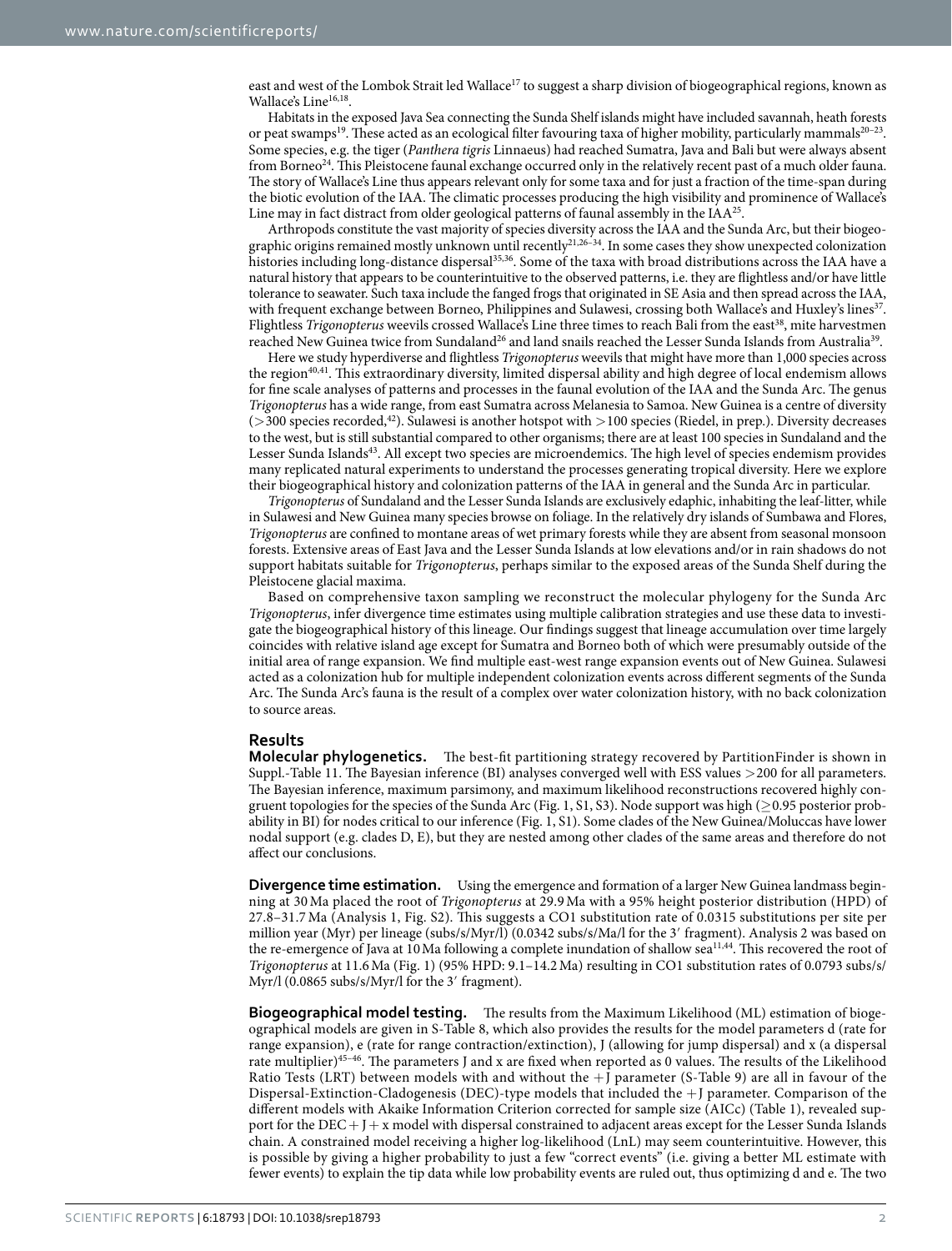

**Figure 1. For legend see next page.**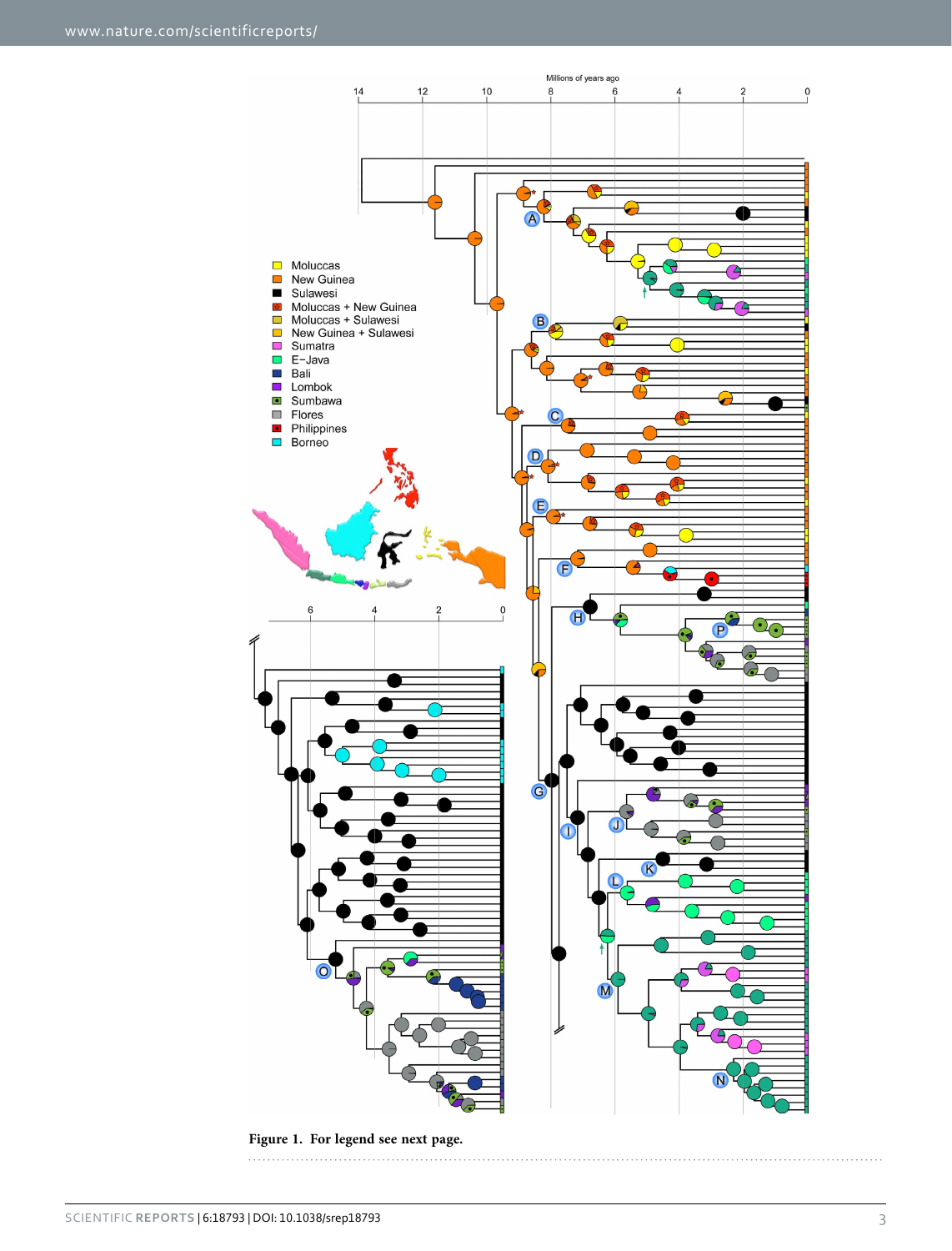<span id="page-3-0"></span>**Figure 1. Historical biogeography of** *Trigonopterus* **weevils inferred from model-based analysis.** The Bayesian phylogeny was dated using the re-emergence of Java at 10Ma (analysis 2). The chronogram is presenting the median divergence time estimates resulting from the BEAST analysis. Ancestral areas were inferred using a time-stratified  $DEC + J + x$  model. The distribution of each taxon is given in a geographical matrix on the right side of the chronogram with colours as coded in the inset. Coloured pie-charts indicate the likelihood of ancestral areas as recovered at each node. Nodes referred to in the text are marked by letters A to O. The map inset was created in GeoMapApp v3.4.1 <http://www.geomapapp.org>and modified in Adobe Photoshop CS2.

<span id="page-3-1"></span>

| <b>Model Time Stratified</b>            | Number of free parameters | <b>LnL</b> results | <b>AICc</b> values | <b>AICc</b> weights | Relative model probabilities, based on AICc |
|-----------------------------------------|---------------------------|--------------------|--------------------|---------------------|---------------------------------------------|
| <b>DEC</b>                              | 2                         | $-361.5730074$     | 727.210            | 6.78645E-57         | 0%                                          |
| $DEC+I$                                 | 3                         | $-257.5495221$     | 521.227            | 3.63279E-12         | 0%                                          |
| DEC constraints                         | $\overline{2}$            | $-368,641341$      | 741.346            | 5.77969E-60         | 0%                                          |
| $DEC + J$ constraints                   | 3                         | $-296.8981293$     | 599.924            | 2.96045E-29         | 0%                                          |
| DEC constraints Lesser Sunda open       | $\overline{2}$            | $-356.8097945$     | 717.683            | 7.9484E-55          | 0%                                          |
| DEC+ J constraints Lesser Sunda open    | 3                         | $-260.6508287$     | 527.429            | 1.63441E-13         | 0%                                          |
| $DEC + x$ all Dist unconstrained        | 3                         | $-348.4018278$     | 702.931            | 1.26936E-51         | 0%                                          |
| $DEC + I + x$ all Dist unconstrained    | $\overline{4}$            | $-233.2309378$     | 474.676            | 0.046627816         | 4%                                          |
| $DEC + x$ constraints                   | 3                         | $-347.2869076$     | 700.701            | 3.87069E-51         | 0%                                          |
| $DEC+I+x$ constraints                   | $\overline{4}$            | $-239.6466376$     | 487.507            | 7.62679E-05         | 0%                                          |
| DEC + x constraints Lesser Sunda open   | 3                         | $-337.8727214$     | 681.873            | 4.74589E-47         | 0%                                          |
| $DEC+J+x$ constraints Lesser Sunda open | $\overline{4}$            | $-230.1653798$     | 468.545            | 1                   | 96%                                         |
| <b>Model Non-Time Stratified</b>        | Number of free parameters | <b>LnL</b> results | <b>AICc values</b> | <b>AICc</b> weights | Relative model probabilities, based on AICc |
|                                         |                           |                    |                    |                     |                                             |
| $\rm DEC$                               | $\overline{2}$            | $-357.3507865$     | 718.765            | 1.57771E-61         | 0%                                          |
| $DEC+I$                                 | $\overline{\mathbf{3}}$   | $-252.5532517$     | 511.234            | 1.83143E-16         | 0%                                          |
| DEC constraints                         | $\sqrt{2}$                | $-362.479737$      | 729.023            | 9.34442E-64         | 0%                                          |
| $DEC + J$ constraints                   | $\overline{3}$            | $-292.0505998$     | 590.229            | 1.2862E-33          | 0%                                          |
| DEC constraints Lesser Sunda open       | $\overline{2}$            | $-349.6247388$     | 703.313            | 3.57608E-58         | 0%                                          |
| DEC+ J constraints Lesser Sunda open    | $\overline{\mathbf{3}}$   | $-252.0925651$     | 510.313            | 2.90311E-16         | 0%                                          |
| $DEC + x$ all Dist unconstrained        | $\overline{\mathbf{3}}$   | $-337.6891775$     | 681.506            | 1.94414E-53         | 0%                                          |
| $DEC+J+x$ all Dist unconstrained        | $\overline{4}$            | $-219.0452023$     | 446.304            | 0.023021246         | 2%                                          |
| $DEC + x$ constraints                   | 3                         | $-339.3845311$     | 684.897            | 3.56816E-54         | 0%                                          |
| $DEC+J+x$ constraints                   | $\overline{4}$            | $-230.6067985$     | 469.428            | 2.19276E-07         | 0%                                          |
| DEC + x constraints Lesser Sunda open   | $\overline{\mathbf{3}}$   | $-335.597475$      | 677.323            | 1.5745E-52          | 0%                                          |

**Table 1. Comparison of the different biogeographical models (time-stratified vs. non-time-stratified) with the results of the likelihood under each model, and evaluation with Akaike Information Criterion corrected for sample size (AICc), and the AICc weights and relative model probabilities.**

constraint models received less support when distance was not included. The constrained model where dispersal was allowed between any of the Lesser Sunda Islands always received more support over the "adjacency only constrained model" where dispersal was only allowed between adjacent islands in the Lesser Sunda Islands chain. The unconstrained model received less support than the constrained model where dispersal was allowed between any of the Lesser Sunda Islands [\(Table 1\)](#page-3-1).

**Parsimony area reconstruction.** The results from the parsimony area reconstruction (Fig. S1) were broadly congruent with the preferred BioGeoBEARS analyses using the  $DEC + J + x$  model ([Fig. 1](#page-3-0), S2). This demonstrates the robust signature of the following biogeographical history.

**Sunda Islands biogeography in space.** *Trigonopterus* of the Wallacea, the Philippines, and Sundaland (see<sup>[1](#page-9-0)</sup> for a definition of these areas) originated in New Guinea from where they expanded their range westward repeatedly transgressing Lydekker's and Wallace's Line [\(Figs 1](#page-3-0) and [2](#page-4-0); S1). The Moluccas and Sulawesi were stepping stones to the Sunda Arc; Sulawesi also evolved numerous endemic species. There were at least 12 westward colonization events out of New Guinea [\(Fig. 1](#page-3-0), S1 clades A–F; [Fig. 2](#page-4-0)). The vast majority of species west of New Guinea belongs to clade G, which is also the oldest westward range expansion [\(Fig. 1\)](#page-3-0).

The early lineages of clade A are from New Guinea and the Moluccas from where Sulawesi and West Java were colonized independently; East Java and Sumatra were repeatedly colonized from West Java. Clade B originated in New Guinea from where it reached the Moluccas and Sulawesi and in an independent subclade Sulawesi and Sumbawa. Clades C, D and E reached the Moluccas from New Guinea. In clade F, we find a westward range expansion from New Guinea to Borneo and the Philippines. Clade G contains almost the entire fauna of Sulawesi, Borneo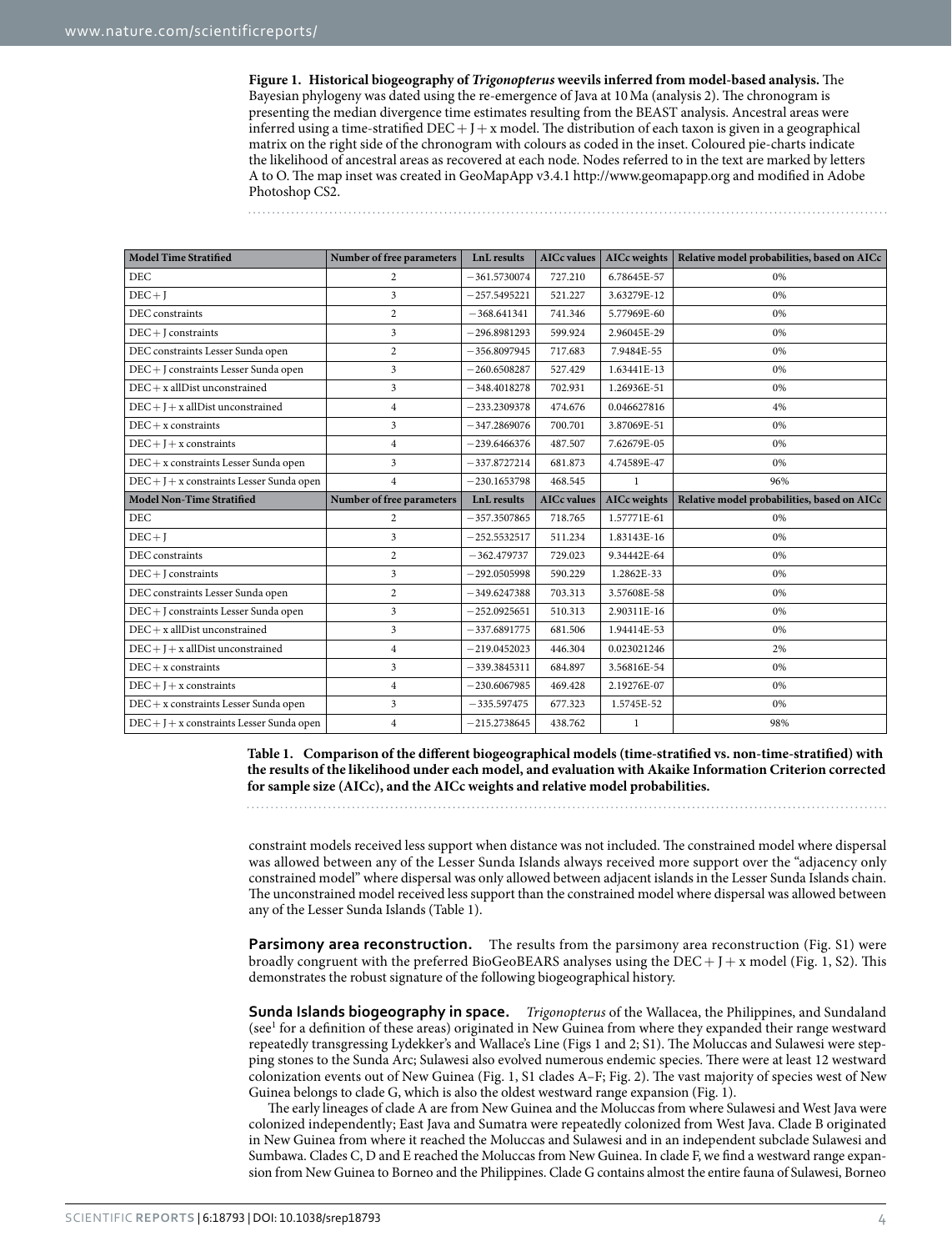

<span id="page-4-0"></span>**Figure 2. Synopsis of major dispersal events of** *Trigonopterus***.** From New Guinea, *Trigonopterus* repeatedly reached the Moluccas and Sulawesi transgressing Lydekker′s Line. Sulawesi became a secondary centre of diversification and colonization hub for different segments of the Sunda Arc with independent lineages. The map was created in GeoMapApp v3.4.1 <http://www.geomapapp.org>and modified in Adobe Photoshop CS2.

and the Sunda Arc, with four independent colonization events from Sulawesi towards the Sunda Arc followed by subsequent diversification: 1) clade H to East Java/Sumbawa and later to Bali, Lombok, and Flores; 2) clade J to Flores and from there to the other Lesser Sunda Islands; 3) the common ancestor of clades L and M to Java; 4) clade O to Lombok/Sumbawa and from there to Flores, followed by two independent colonization events to Bali[38.](#page-9-27)

In Java, we find an early dichotomy between West Java (clade M) and East Java (clade L). There is little exchange between the two areas in clade A. West Java acts as a launching pad to Sumatra in clades A and M. East Java is the stepping stone to the Lesser Sunda Islands for clade L. There is no exchange between West and East Java in the relatively diverse clades L and M.

**Sunda Islands biogeography in time.** *Trigonopterus* reached Sulawesi or parts thereof relatively early during their evolution, according to our tentative dating either 22.0Ma using the emergence of New Guinea as calibration, or 8.0Ma using the emergence of Java as a calibration (in the following, dates of this second calibration in parentheses) ([Fig. 1,](#page-3-0) S2). The colonization of the Sunda Islands started with the ancestor of clades L and M in Java at 16.8 Ma (6.2 Ma) and continued with clade J in the Lesser Sunda Islands 15.6 Ma (5.6 Ma). With slight delay followed clade A in Java at 14Ma (4.9Ma), respectively clade O in the Lesser Sunda Islands at 13.6Ma (4.7Ma). Colonization of Sumatra started much later with lineages of clade M at 5.6Ma (3.2Ma). Colonization of Bali by lineages of clade O commenced at 7.0Ma (1.5Ma). The relatively recent radiation of clade N comprising eight species of mid to upper montane forests of West Java begins 5.0MA (2.2MA).

#### **Discussion**

Substitutions rates for *Trigonopterus* (Analysis 1, 2) were here inferred from large scale paleogeographical events. These rates were up to 7.5 times higher (0.0115 vs 0.0865) than other published arthropod rates ranging from 0.0115 to 0.0195 subs/s/Myr/l (e.g. $47-50$ ). This however is in line with recent evidence linking flight loss to accelerated molecular evolution (Mitterboeck & Adamowicz, 2013), which was suspected for flightless *Trigonopterus* as well<sup>[38](#page-9-27)</sup>. Thus, the timing of events remains tentative in the absence of specific ingroup fossils. Yet, our ancestral area estimations were largely congruent among different analyses (undated parsimony *versus* differently dated model based). This may in part be due to each species being found in only one area and *Trigonopterus* of the IAA being strongly structured geographically. While the parsimony analysis is free of temporal assumptions, the sequence of events in the analysis reveals a relative chronological order, which agrees with the dated, model based ancestral area inferences.

Our results reveal a New Guinean origin of Wallacean and Sundaland *Trigonopterus*. Species diversity of the Sunda Arc Islands has been derived through at least six colonization events followed by *in situ* diversification on different segments of the Sunda Arc [\(Fig. 2](#page-4-0), S1). The highly diverse clade G arrived and diversified in Sulawesi and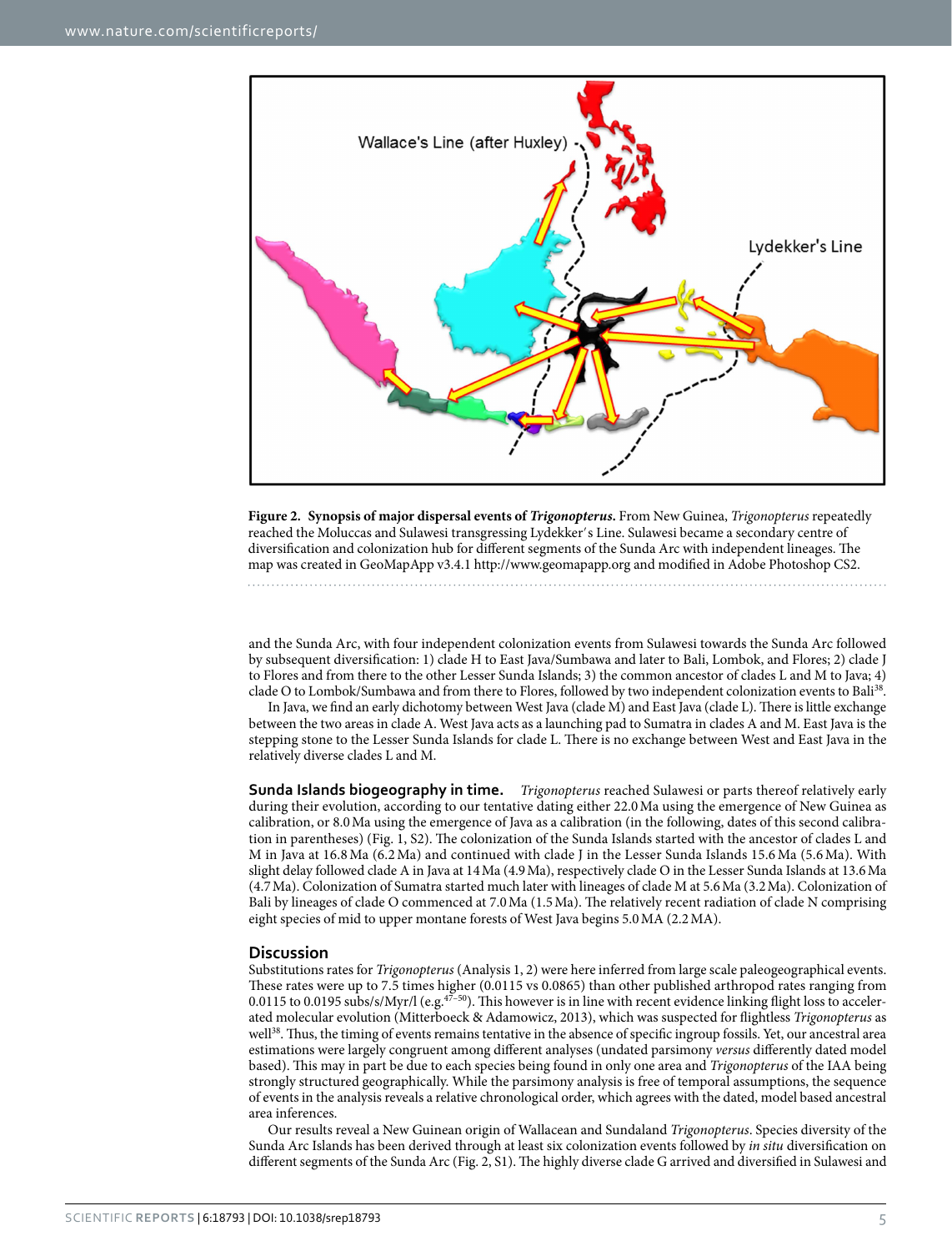

<span id="page-5-0"></span>

then expanded west or south with four colonization events to the Sunda Arc each followed by rapid diversification. It remains west of the Moluccas, with no back colonization to New Guinea or the Moluccas. Thus, the overall directionality of the range expansion is in the east to west direction. Colonization of the Sunda Islands equally appears as a one-way street, at least when following the parsimony, and the second model-based analysis respectively. The first model-based analysis interprets clade K as a back-colonization of Sulawesi from Java, but this scenario does not appear compelling, adding more steps to the colonization process.

Here, we show that the Sunda Arc is biogeographically broken into different segments, not all conforming to passages between islands or biogeographic lines such as Wallace's. The Bali Strait is the most striking barrier, separating the continental island of Java from the volcanic Lesser Sunda Islands. Only two transgressions have occurred here between East Java and Lombok/Sumbawa [\(Fig. 1,](#page-3-0) S1, clade H, clade L), which is remarkable considering the rich faunas on either side not transgressing this barrier. In comparison, Wallace's Line between Bali and Lombok and the Sunda Strait between Sumatra and Java were distinctly more porous with three and four transgressions respectively[38.](#page-9-27) Apparently, the geological boundary between continental and volcanic islands is more significant than Wallace's Line, largely inferred from climatic effects of Pleistocene sea level minima. A simple relationship between the age of terranes and the number of transgressions can be ruled out because most of these transgressions took place at a time when all islands were already available to colonization according to the Java calibrated reconstruction. However island age cannot be entirely ruled out as a significant factor contributing to the colonization process, as there is uncertainty in the age of the phylogeny.

This study also reveals an intra-island division between West and East Java with deep divergence of clades L and M [\(Fig. 1](#page-3-0), S1). This pattern appears to confirm the separation of West and East Java as separate islands that re-emerged from the Java Sea between 10 to 5Ma, and coalescing to form Java in its current shape only quite recently[11](#page-9-10)[,44](#page-10-4). The Javanese species of clade A [\(Fig. 1](#page-3-0), S1) show two transgressions of Central Java, but these occurred at ca. 3.2Ma and 4.3Ma based on model-based analysis 2, at a time when West and East Java were possibly already connected. Dispersal among the Lesser Sunda Islands was relatively frequent, also reflected in the model-based analyses by the adjacency constraints receiving a lower likelihood than the unconstrained results.

Sulawesi's early colonization entailing prompt diversification ([Fig. 3\)](#page-5-0) and its central position in the heart of the IAA made it a launching pad for the colonization of the more recent Sunda Islands. From Sulawesi there are five colonisation events to the rest of the Sunda Arc, plus three to Borneo. This leaves only two long distance colonization events from New Guinea/Moluccas directly to the Sunda Islands ([Fig. 1,](#page-3-0) S1, clades A, F), which might however be artefacts caused by missing species from interspersed areas.

Sulawesi was colonized at different time slices: clade G arrived ca. 22.0Ma (8.0Ma), clade B arrived 12.2Ma (5.8mya), respectively 2.0Ma (1.0Ma), and clade A 6.5Ma (2.0mya) (Analysis 1/2, respectively). This step-by-step accumulation of lineages over time [\(Fig. 3\)](#page-5-0) rather than simultaneous arrival suggests a prominent role of over water dispersal rather than major vicariance events in the formation of the Sulawesi fauna. The earliest inferred arrival at 22.0Ma coincides with the collision of the Sula spur, a large promontory of the Australian continental margin, with the volcanic arms of north/northeast Sulawesi<sup>[12](#page-9-11),[51](#page-10-7)</sup> and although this may not have transposed an entire fauna to proto-Sulawesi, it was probably a time promoting dispersal by the close contact of the respective terranes.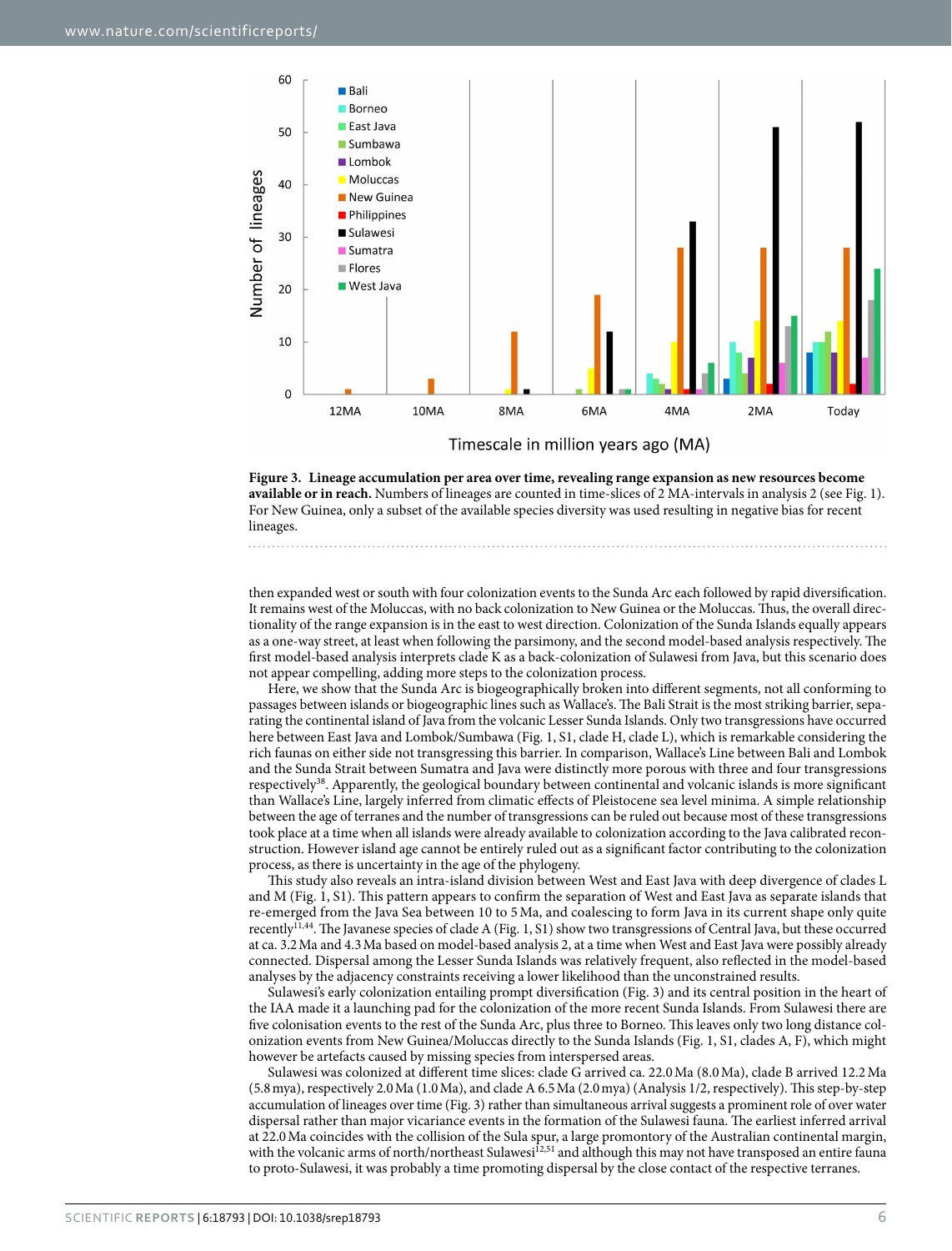Thus, concerning the colonization of Sulawesi the time-frame of analysis 1 is consistent with current geological opinion. The almost instant diversification appears somewhat earlier than in other taxa, generally starting not before 20M[a51](#page-10-7) and attributed to the small area of proto-Sulawesi at its early days. However, it is more problematic to see colonization and subsequent radiation on Java at 18 Ma and at Flores at 15 Ma. Hall<sup>52</sup> suggests that "most of Sumatra and Java were elevated above sea level and emerged to their present size only since 5Ma, and much of East Java continued to be the site of marine deposition until late in the Pliocene or even Pleistocene." Flores appeared as the last of the Lesser Sunda Islands at 9 Ma<sup>12</sup>. Therefore, analysis 2 was performed which resulted in a staggering evolutionary rate of 0.0793 subs/s/Ma/l in CO1 but at the same time in an overall scenario more consistent with current geological opinion<sup>[11](#page-9-10),[12](#page-9-11),[44](#page-10-4),[52](#page-10-8)</sup>. Here, Java would have been colonized by the first lineage at 6.2 Ma and Flores at 5.8 Ma. In the reconstructions of Spakman & Hall<sup>12</sup> the islands of Bali, Lombok and Sumbawa appear at 11Ma, and Flores slightly later at 9Ma although the latter was the first of the Lesser Sundas with a radiation of *Trigonopterus*. According to Barberi *et al.*[53](#page-10-9) Sumbawa may be largely of Pleistocene age with Mt. Sangenges dated as 1.71Ma. This agrees well with the age of the *T. sumbawensis*-clade P found at this mountain and neighbouring Mt. Batu Pasak dated 1.5Ma according to analysis 2. Similarly, according to analysis 2 clade N radiated largely during the Pleistocene concurring with Quarternary volcanism building mountains such as Mt. Gede<sup>7</sup>. Diversification in New Guinea would have commenced at 11.6Ma, which would be contemporaneous with the second phase of orogeny in New Guinea, the uplift of the Central Range<sup>54</sup>. Opening of the Sunda Strait started before  $2 \text{ Ma}^{55}$  $2 \text{ Ma}^{55}$  $2 \text{ Ma}^{55}$ , which is consistent with analysis 2 where all four dispersal events from Java to Sumatra took place shortly before this time. Since then the Sunda Strait has acted as an effective barrier for dispersal between West Java and Sumatra.

The colonization of Lombok ([Fig. 1](#page-3-0), S1, clades J, L, O) appears relatively early in time, compared to the colonization of Bali [\(Fig. 1,](#page-3-0) S1, clade O), a geologically similar island; however, recent volcanic deposits may have coved earlier rocks, making it very difficult to determine island age by stratigraphy. Possibly, our results could indicate a longer above-water-history of Lombok compared to Bali. Biogeographical data of other organisms should be examined for congruence. Unfortunately only a few published phylogenies include representatives of single island endemics for the Western Lesser Sunda Islands. For instance in<sup>[37](#page-9-26)</sup>, where one species of fanged frogs (*Limnonectes kardasani*) an endemic to Lombok was included but the absolute age is not provided for its divergence between the Javanese sister species. More often the focus is on mobile organisms, i.e. butterflies and birds, which have endemic species on the larger and more isolated Eastern islands, e.g. Sumba, Timor, or Wetar, while the islands of Bali to Flores are usually inhabited by the same widespread species<sup>[30–32](#page-9-29),56</sup>. This highlights the need for more biogeographical studies on less vagile taxa, e.g. frogs, molluscs and flightless arthropods from the Lesser Sunda Islands.

Patterns of organisms transgressing Wallace's Line are often complex, with frequent back-colonizations<sup>32,[57,](#page-10-13)58</sup>. Organisms with weaker dispersal abilities may exhibit fewer transgressions leading to an increase in diversification rates<sup>59</sup> or resulting in a single radiation<sup>60,61</sup>. The range expansion of *Trigonopterus* is rather unidirectional and shows a conspicuous absence of back-colonization, similar to a pattern found in another group of flightless weevils<sup>[33](#page-9-31)</sup>. It is remarkable that a genus of flightless insects managed to colonize an area spanning >9,000 km from east to west, including expanses of deep open ocean of the Western Pacific. While our reconstructions show high conservatism to a given terrane, inter-island dispersal does occur and seems to increase among smaller close-by islands, i.e. the Lesser Sunda Islands. Additionally our biogeographical model shows strong support for distance limiting dispersal in this taxon. Few means of dispersal appear possible, but presumably drift by sea currents is the most likely one. Little is known on the biology of *Trigonopterus*, but presumably larvae develop in dead wood like many other Cryptorhynchinae $62$ . It is thus possible that these weevils get swept to the sea with floating twigs or other substrate and are then carried as flotsam to another shore. Sea currents in the region of the Indonesian Throughflow<sup>52,[63,](#page-10-19)[64](#page-10-20)</sup> are subject to seasonal and tectonic changes, but in general the South Equatorial Current follows the New Guinea coastline from East to West. During the Oligocene this would have meant a direct connection from the area of New Guinea to the Sunda Shelf<sup>65</sup>. Once Sulawesi was formed partly blocking the gateway between Pacific and Indian oceans, patterns changed and a strong southward current in the Makassar Strait became dominant. This current would constantly bring flotsam from Sulawesi to the Lesser Sunda Islands. Basic biological information would allow the modelling of dispersal by sea currents, e.g. the duration and substrate of larval development, survival in sea water etc.[66](#page-10-22); in the absence of these data we can only observe that the patterns found are well compatible with a scenario of sea current dispersal. It would also explain the unidirectionality since a drift from the Sunda Arc northwards to Sulawesi would be highly unlikely with the present system of sea currents.

The exchange between Sahul and Sunda floras is dominated by dispersal from West to East, and zoochorous lineages were overrepresented among dispersers suggesting mainly birds or bats as primary means of long-distance dispersal between the two shelves<sup>[67](#page-10-23),68</sup>. However, a study on the entire flora of Java finds it closely related to Sulawesi and the Lesser Sunda Islands, which is attributed to climatic reasons by Van Welzen *et al.*[69](#page-10-25). This is not a suitable explanation for the similar patterns exhibited by *Trigonopterus* weevils usually restricted to pockets of everwet rainforest, even in highly seasonal areas. Possibly, these common patterns between plants and weevils are more strongly influenced by other factors than climate, i.e. the sea currents directed form Sulawesi to Java and the Lesser Sunda Islands.

Reconstructions of Pleistocene vegetation types[70](#page-10-26),[71](#page-10-27) are at odds with local radiations of *Trigonopterus* in East Java and the Lesser Sunda Islands dating back to the Miocene [\(Fig. 1](#page-3-0), S1, clades H, I, J) as these areas are supposedly covered with seasonally dry forests during the Pleistocene. Even today, *Trigonopterus* species are highly restricted to small pockets of wet montane forests and these must have persisted to explain current patterns. Most likely, climate models are not detailed enough to account for localized areas of high precipitation on isolated mountains, but these montane pockets do matter as long-term refugia for an endemic arthropod fauna. Thus, geology, distance and sea currents were probably the dominant factors shaping *Trigonopterus* biogeography, not climate.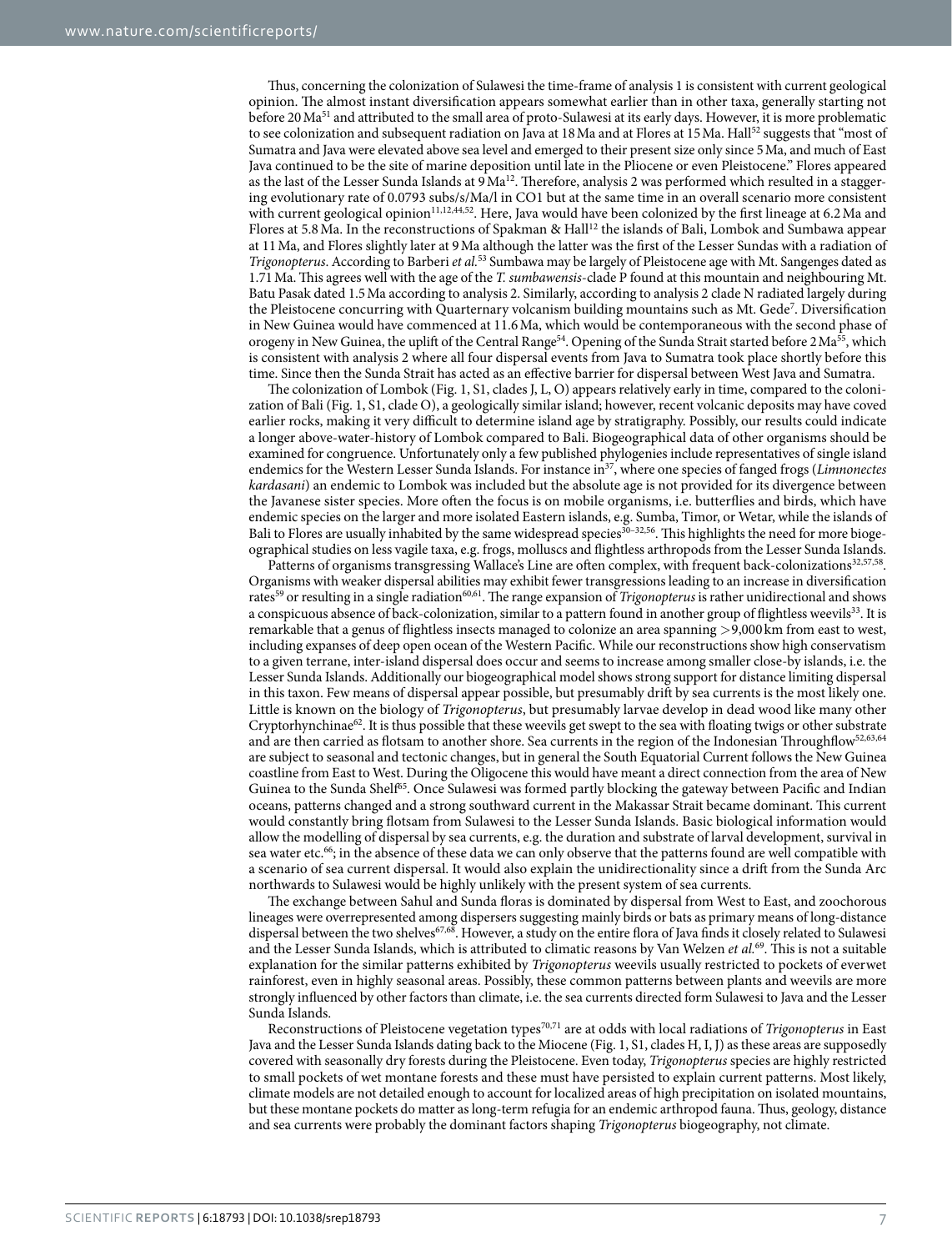### **Materials and Methods**

**Taxon sampling and DNA sequencing.** We sampled 96 *Trigonopterus* species from Sundaland and the Lesser Sunda Islands representing all species known from that region except for two species from Java and one from Flore[s43](#page-10-3) (Supplement 3). We added 94 representatives from neighbouring areas (Sulawesi: 52; Moluccas: 13; New Guinea: 29). Altogether, our dataset contains 190 *Trigonopterus* species (one represented by two subspecies) plus four outgroup representatives of other cryptorhynchine species from Australia, New Guinea and Java (*Critomerus iliacus* (Pascoe); *Microporopterus* cf. *setosus* Voss; *Ouporopterus squamiventris* Lea; *Miocalles* sp.). All *Trigonopterus* species from the Sunda region and some from New Guinea possess a valid name<sup>[43,](#page-10-3)72</sup>, while most of the species from Sulawesi are currently being revised and described. Undescribed species are referred to by unique species numbers that will be provided in future taxonomic treatments. All the species were monophyletic in a phylogeny using CO1 data of multiple specimens per species, and also well delineated by male genital characters. The high diversity of *Trigonopterus* in New Guinea[42](#page-10-2) was represented by the selection of species used earlier to represent major lineages<sup>[38](#page-9-27)</sup>.

**Extraction, PCR, sequencing and alignment.** DNA was extracted non-destructively using the DNeasy and NucleoSpin 96 Tissue kits (Qiagen, Hilden; Macherey-Nagel, Düren, Germany). Voucher specimens are used for subsequent taxonomic studies (e.g[.43](#page-10-3)[,72](#page-10-28)) and are stored in our museum collections (MZB, SMNK, SMNK). Primers and PCR conditions are listed in Table S10; for additional information on our standard protocols see [http://zsm-entomology.de/wiki/The\\_Beetle\\_D\\_N\\_A\\_Lab.](http://zsm-entomology.de/wiki/The_Beetle_D_N_A_Lab) We sequenced 12 gene fragments with an alignment of 6,511 base pairs (bps) consisting of fragments from cytochrome oxidase subunit 1 (CO1) (2 non-overlapping fragments), 16S mtDNA, Arginine kinase (AK), carbamoyl-phosphate synthetase 2 (CAD) (3 non-overlapping fragments), Elongation factor 1α (EF1 α), Enolase (EN), Histone 4 (H4), 18S and 28S. Sequences were edited using Sequencher 4.10.1 (GeneCodes Corp., Ann Arbor, MI, USA). Coding genes were aligned in MUSCLE[73,](#page-10-29) noncoding genes in MAFFT version  $7^{74}$  $7^{74}$  $7^{74}$ . Sequences were color-coded by amino acid in MEGA6<sup>75</sup> and checked for stop codons. The final dataset was generated in Sequence Matrix 1.7.2 (Ref. [76\)](#page-10-32).

**Phylogenetic analyses.** Relationships among *Trigonopterus* species were reconstructed using maximum parsimony (MP), maximum likelihood (ML) and Bayesian Inference (BI). TNT 1.1[77,](#page-10-33)[78](#page-10-34) was used for MP analyses with "traditional search" and 1000 replicates. ML analyses were conducted with the best partitioning scheme selected in PartitionFinder 1.1.1 ( $^{79}$ ; Table S11) using IQ-Tree<sup>[80,](#page-11-0)81</sup> with standard parameters. We conducted 1000 bootstrap replicates (BS) which are indicating the level of support at each node. A calculated  $BS \ge 70$  was considered to indicate strong support for a given clade in the ML analyses<sup>82</sup>. BI analyses were conducted in MrBayes 3.[283,](#page-11-3) using the different partitions recovered by PartitionFinder; instead of using the selected substitution mod-els, reversible-jump MCMC has been used to explore the entire space of substitution models[84.](#page-11-4) We sampled 60 million generations of two independent runs consisting of eight Markov Chains Monte Carlo (MCMC) sampling every 5000th generation. Split-frequencies and log-likelihood curves were examined in Tracer 1.5 [\(http://beast.](http://beast.bio.ed.ac.uk/Tracer) [bio.ed.ac.uk/Tracer\)](http://beast.bio.ed.ac.uk/Tracer); the first 2.000 out of 12.000 trees sampled were removed as burnin and a 50% majority rule consensus tree was constructed based on the remaining trees. A calculated PP  $\geq$  0.95 was considered to indicate strong support for a given clade in the BI analyses<sup>85</sup>.

**Estimation of divergence times.** Phylogenetic trees were dated using the Bayesian relaxed clock method implemented in BEAST 1.8.1[86.](#page-11-6) Each of the Markov chain Monte Carlo (MCMC) analyses were run for 100 million generations to reach stationarity, with trees and model parameters sampled from the stationary posterior distribution. Stationarity was assessed using the program Tracer version 1.5. Exploratory analyses have shown a much too old dating when using published rates for Coleoptera, e.g. calibration with 0.0177 substitutions per site per Ma per lineage[50](#page-10-36) placed the earliest node of *Trigonopterus* at 66.05Ma (95% HPD: 49.99–89.51Ma) which would predate the node of non-cryptorhynchine Molytinae and the cryptorhynchine *Acalles*, an early genus of the group producing *Trigonopterus* ([87;](#page-11-7) unpublished data). This is not entirely surprising as the rate of molecular evolution in flightless beetles, especially groups inhabiting stable habitats might be highly accelerated (Ikeda *et al.*, 2012; Vogler & Timmermans, 2012; Mitterboeck & Adamowicz, 2013[\)93–95](#page-11-8) which could in part also explain the high interspecific divergence in *Trigonopterus*[38](#page-9-27). There are no *Trigonopterus* fossils and general weevil fossils cannot be used due to the uncertain monophyly of Cryptorhynchinae and the unresolved placement of *Trigonopterus* within this subfamily. The only time-calibrated tree of Curculionidae available<sup>87</sup> did not recover Cryptorhynchinae as monophyletic, perhaps because >30% of the data was missing. Furthermore, the scant fossil record of this subfamily does not offer a taxon to which *Trigonopterus* could be safely attributed. As a result, we were not able to use a secondary calibration for the *Trigonopterus* radiation. Here we used the emergence of more extensive amounts of land of New Guinea at 30 Ma<sup>11,[52,](#page-10-8)[54](#page-10-10)</sup> (analysis 1, Fig. S2) and alternatively the emergence of Java at 10 Ma – following a complete inundation by shallow sea<sup>11[,44](#page-10-4)</sup> (analysis 2, [Fig. 1](#page-3-0)) as two geological constraints. Although these two calibration points enforce maximum ages for these islands, they are the best source of calibrations currently available for this group. We performed two analyses with two geological calibration points (see above). The analyses were performed under a Speciation: Birth-Death model using an estimated relaxed clock rate (uncorrelated lognormal) since the hypothesis of a strict molecular clock was tested and rejected in PAUP\* (p-value  $< 0.001$ )<sup>88</sup>. The MCMC parameters were fixed to 100 million generations with sampling every 10.000th generation (20.000 trees) and discarding 4.000 trees as burn-in. In order to reduce the computational time and the parameter space to explore, we fixed the best BI topology from which we removed all outgroups by manually editing the .xml file created in BEAUTi 1.8.1<sup>86</sup>. A 50% majority rule consensus tree was created in TreeAnnotator 1.8.1.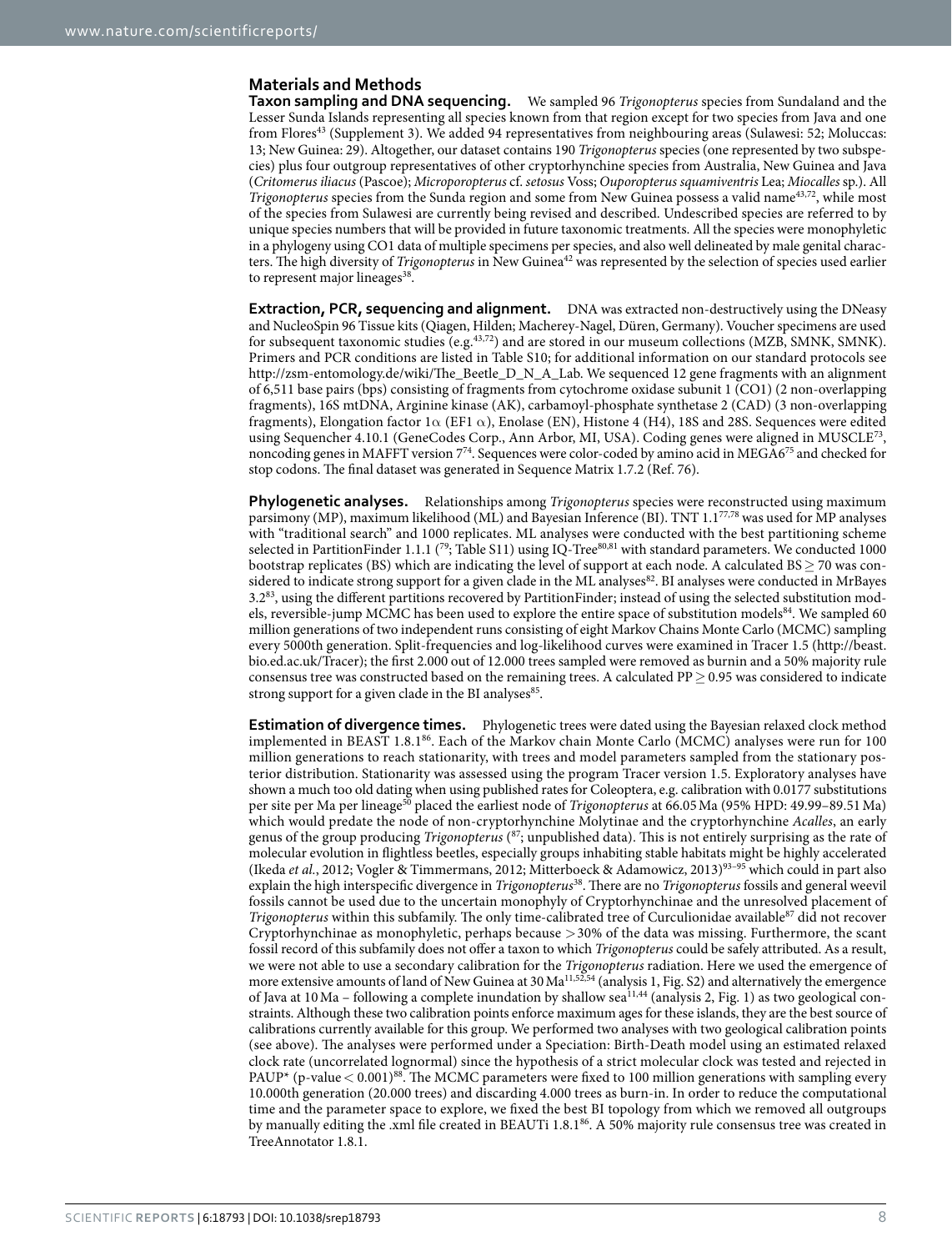**Ancestral state reconstruction.** We used Mesquite<sup>89</sup> for a Maximum Parsimony approach to infer ancestral areas. This is free of assumptions on likelihood of dispersal and/or vicariance, on distance between areas, and on changing historical landmass configurations. Map figures were made using GeoMapApp v3.4.1<sup>90</sup> [http://www.](http://www.geomapapp.org) [geomapapp.org](http://www.geomapapp.org) and modified in Adobe Photoshop CS2.

**Biogeographical model fitting and ancestral range estimation.** We used the R package BioGeoBEARS to test a variety of model-based approaches that incorporate information on clade age, distance and/or connectivity between areas<sup>45,91</sup>. BioGeoBEARS requires as inputs (1) a dated phylogeny, which we derived from BEAST and (2) a file of geographic ranges indicating the presence/absence of each species in each area in the analysis. The sampling localities were grouped into the following 12 discrete areas: Bali, Borneo, Flores, E-Java, W-Java, Lombok, Moluccas, New Guinea, Sulawesi, Sumatra, Sumbawa, Philippines ([Figs 1](#page-3-0) and [2\)](#page-4-0). We allowed for a maximum of three areas at each node, resulting in a total of 298 possible states (geographic ranges) in the state space. We chose to have no more than three areas at a node because most *Trigonopterus* species are micro-endemics. In the analysis, a few nodes were assigned a multi-area range, e.g. the ancestor is hypothesized as having occupied a joint range of New Guinea and W-Java (in clade A of analysis 1). We find this joint range highly unlikely for the same reasons; species of *Trigonopterus* usually occur in very restricted areas, e.g. a single mountain range or a single island and readily speciate, even given small geographic barriers.

A map of the region was produced in GeoMapApp v3.4.1 [\(http://www.geomapapp.org](http://www.geomapapp.org)) and the shape of each area was traced in QGIS software ([www.qgis.org\)](http://www.qgis.org). Distances between the areas were defined in QGIS ([Fig. 1](#page-3-0)), with the closest distance between two areas measured in kilometres. These distances were used in the constrained-distance-dependent dispersal matrices (Tables S2–S7). The resulting shape files were imported into R to construct distance and connectivity matrices between regions.

There are three basic models that we used: first, the dispersal extinction cladogenesis (DEC) model of Ree *et al.*[92](#page-11-13) and Ree & Smith<sup>46</sup>; second, the DEC + J model, incorporating founder event speciation<sup>45[,91](#page-11-12)</sup> where ranges can expand to novel areas at cladogenesis; third,  $DEC + J + x$  incorporating additionally distance-dependent dispersal. We implemented 12 different variants of these models with two different sets of constraints: (1) the DEC model, unconstrained, (2)  $DEC + J$  unconstrained, (3)  $DEC$  model with dispersal constrained to adjacent areas, (4) the DEC+ J model with dispersal constrained to adjacent areas, (5) DEC model with dispersal constrained to adjacent areas except for the Sunda Arc (W-Java, E-Java, Bali, Lombok, Sumbawa, Flores), (6) the DEC+ J model with dispersal constrained to adjacent areas except for the Sunda Arc (W-Java, E-Java, Bali, Lombok, Sumbawa, Flores), (7) DEC+ x dispersal is not limited to adjacent areas (unconstrained dispersal) and modified by the exponent *x* describing distance, (8)  $DEC+J+x$  dispersal is not limited to adjacent areas (unconstrained dispersal), which adds jump dispersal, also modified by distance *x*. (9) DEC+ x model, where dispersal is limited to adjacent areas, (10)  $DEC + J + x$  model, where dispersal is limited to adjacent areas, (11)  $DEC + x$  model with dispersal constrained to adjacent areas except for the Sunda Arc and (12)  $DEC+J+x$  model with dispersal constrained to adjacent areas except for the Sunda Arc (Suppl. Fig. 6).

The "+x" model in BioGeoBEARS takes the distance in kilometres from area A to B and multiplies the rates of dispersal by the exponent of the distance from A to B. For a more thorough explanation of the " $+x$ " models in BioGeoBEARS. Here we used a value of 9,999km to indicate an unlikely dispersal event in our distance matrix and turned off the constraint matrix in BioGeoBEARS. This configuration would allow dispersal between areas set to a distance of 9,999 km but these dispersal events would be highly unlikely. By turning off the hard constraints, it makes dispersal possible but unlikely given the long dispersal distances. We also rescaled our distance matrix to see if that had any effect on the results. We repeated the analyses with the distances re-scaled to a maximum distance 1, and the others fractions of it, achieving the same results as an input of raw distances in kilometres. We found that rescaling the distance matrix had no effect, and so proceeded with using distance in kilometres.

**Time-stratified analyses.** Here we used the 12 models outlined above and additionally we used four separate time intervals for which we measured the distances between areas based on the geological reconstructions of Hall[11.](#page-9-10) As our stem node dated to c. 14Ma we used two longer intervals (15–10Ma and 10–5Ma) and two shorter, more recent intervals from 5–2.58Ma and 2.58Ma until present. The most recent of these time slices used the modern geological configuration. In the 15–10Ma time slice, we excluded W-Java, E-Java, Bali, Lombok, Sumbawa and Flores. All areas were allowed in the other time slices. For the manual dispersal probability multi-pliers we used a value of 0.5 to reflect the uncertainty<sup>11[,12](#page-9-11)[,52](#page-10-8)</sup> in the formation of land for Bali, Lombok, Sumbawa and Flores. This was only implemented during the 10–5Ma time slice. For the distance measurements between areas we used the reconstructions of Hall<sup>[11](#page-9-10)</sup> except for the 2.58 Ma to modern time slice, where we used the modern configuration. Figures were digitized and converted into the Spherical Mercator projection to take measurements. See supporting information for constraints, distance matrixes and shape files.

**Statistical model choice.** The DEC-type models are nested within DEC + J type models; these models could be compared in pairwise fashion using the LRT, a chi-squared test with one degree of freedom (DEC 2 free parameters, DEC+ J 3 free parameters). For comparing models on a particular dataset, Akaike information criterion (AIC) and AIC corrected for sample size (AICc) were used. AICc-based weights were calculated and used to calculate relative model probabilities as percentages (Burham & Anderson, 2002)<sup>96</sup> indicating which model received the most support given the geographic range data.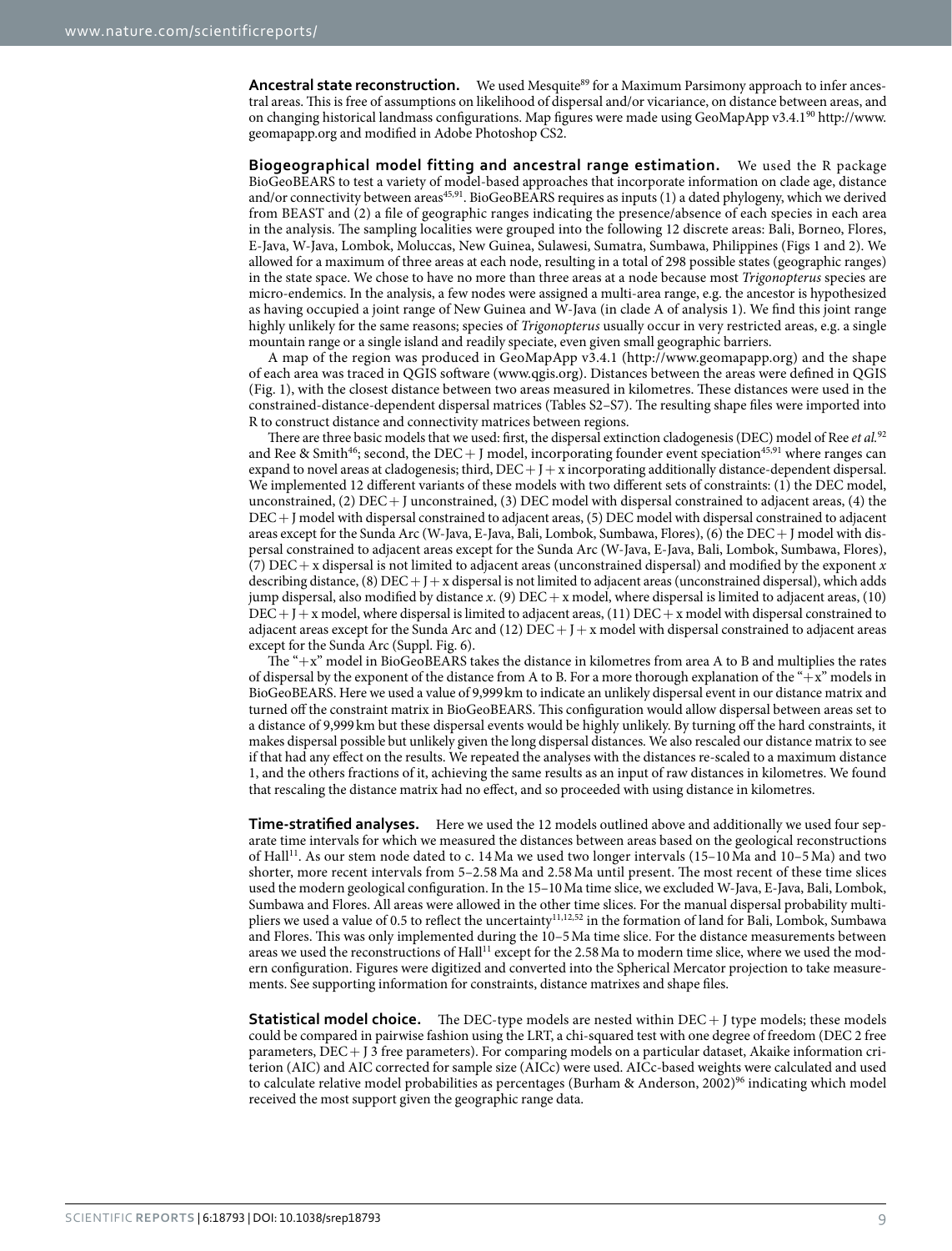#### **References**

- <span id="page-9-0"></span>1. Lohman, D. J., de Bruyn, M., Page, T., von Rintelen, K., Hall, R., Ng, P. K. L., Shi, H.-T., Carvalho, G. P. & von Rintelen, T. (2011). Biogeography of the Indo-Australian archipelago. *Annu. Rev. Ecol. Evol. Syst.* **42,** 205–226, doi: 10.1146/annurevecolsys-102710-145001.
- <span id="page-9-1"></span>2. Klaus, S., Selvandran, S., Goh, J. W., Wowor, D., Brandis, D., Koller, P., Schubart, C. D., Streit, B., Meier, R., Ng, P. K. L. & Yeo, D. C. J. (2013) Out of Borneo: Neogene diversification of Sundaic freshwater crabs (Crustacea: Brachyura: Gecarcinucidae: Parathelphusa). *Journal of Biogeography* **40,** 63–74, doi: 10.1111/j.1365-2699.2012.02771.x.
- <span id="page-9-2"></span>3. von Rintelen, T., Stelbrink, B., Marwoto, R. M. & Glaubrecht, M. (2014). A Snail Perspective on the Biogeography of Sulawesi, Indonesia: Origin and Intra-Island Dispersal of the Viviparous Freshwater Gastropod *Tylomelania*. *PloS One* **9(6),** e98917.
- <span id="page-9-3"></span>4. Gonzalez, P., Su, Y. C., Siler, C. D., Barley, A. J., Sanguila, M. B., Diesmos, A. C. & Brown, R. M. (2014). Archipelago colonization by ecologically dissimilar amphibians: Evaluating the expectation of common evolutionary history of geographical diffusion in codistributed rainforest tree frogs in islands of Southeast Asia. *Molecular phylogenetics and evolution* **72,** 35–41.
- <span id="page-9-4"></span>5. Siler, C. D., Diesmos, A. C., Alcala, A. C. & Brown, R. M. (2011). Phylogeny of Philippine slender skinks (Scincidae: *Brachymeles*) reveals underestimated species diversity, complex biogeographical relationships, and cryptic patterns of lineage diversification. *Molecular Phylogenetics and Evolution* **59(1),** 53–65.
- <span id="page-9-5"></span>6. Toussaint, E. F. A., Hall, R., Monaghan, M. T., Sagata, K., Ibalim, S., Shaverdo, H. V. & Balke, M. (2014). The towering orogeny of New Guinea as a trigger for arthropod megadiversity. *Nature communications* **5,** 4001, doi: 10.1038/ncomms5001.
- <span id="page-9-6"></span>7. Pacey, A., Macpherson, C. G. & McCaffrey, K. J. (2013). Linear volcanic segments in the central Sunda Arc, Indonesia, identified using Hough transform analysis: implications for arc lithosphere control upon volcano distribution. *Earth and Planetary Science Letters* **369,** 24–33.
- <span id="page-9-7"></span>8. Rensch, B. (1936) *Die Geschichte des Sundabogens: Eine tiergeographische Untersuchung*. Berlin: Gebr. Borntraeger.
- <span id="page-9-9"></span><span id="page-9-8"></span>9. van Oosterzee, P. (1997). *Where Worlds Collide: The Wallace Line*. Ithaca, NY: Cornell Univ. Press. 234 pp.
- 10. Whitmore, T. C. (1981). *Wallace's Line and Plate Tectonics*. Oxford, UK: Clarendon Press. 200 pp.
- <span id="page-9-10"></span>11. Hall, R. (2013). The palaeogeography of Sundaland and Wallacea since the Late Jurassic. *Journal of Limnology* **72(2),** 1–17.
- <span id="page-9-11"></span>12. Spakman, W. & Hall, R. (2010). Surface deformation and slab–mantle interaction during Banda arc subduction rollback. *Nature Geoscience* **3(8),** 562–566.
- <span id="page-9-12"></span>13. Rutherford, E., Burke, K. & Lytwyn, J. (2001). Tectonic history of Sumba Island, Indonesia, since the Late Cretaceous and its rapid escape into the forearc in the Miocene. *Journal of Asian Earth Sciences* **19(4),** 453–479.
- <span id="page-9-13"></span>14. Voris, H. K. (2000). Maps of Pleistocene sea levels in Southeast Asia: shorelines, river systems and time durations. *Journal of Biogeography* **27,** 1153–1167.
- <span id="page-9-14"></span>15. Woodruff, D. (2010). Biogeography and conservation in Southeast Asia: how 2.7 million years of repeated environmental fluctuations affect today's patterns and the future of the remaining refugial-phase biodiversity. *Biodiversity and Conservation* **19,** 919–941.
- <span id="page-9-16"></span><span id="page-9-15"></span>16. Mayr, E. (1944) Wallace's line in the light of recent zoogeographic studies. *Q. Rev. Biol*. **19,** 1–14.
- 17. Wallace, A. R. (1860) On the zoological geography of the Malay Archipelago. *Zool. J. Linn. Soc*. **4,** 172–184.
- <span id="page-9-17"></span>18. Huxley, T. H. (1868) On the classification and distribution of the Alectoromorphae and Heteromorphae. *Proc. Zool. Soc. Lond*. **1868,** 294–319.
- <span id="page-9-18"></span>19. Slik, J. F., Aiba, S. I., Bastian, M., Brearley, F. Q., Cannon, C. H., Eichhorn, K. A. & Zweifel, N. (2011). Soils on exposed Sunda Shelf shaped biogeographic patterns in the equatorial forests of Southeast Asia. *Proceedings of the National Academy of Sciences* **108(30),** 12343–12347.
- <span id="page-9-19"></span>20. Gorog, A. J., Sinaga, M. H. & Engstrom, M. D. (2004). Vicariance or dispersal? Historical biogeography of three Sunda shelf murine rodents (*Maxomys surifer*, *Leopoldamys sabanus* and *Maxomys whiteheadi*). *Biol. J. Linn. Soc*. **81,** 91–109.
- <span id="page-9-22"></span>21. Lohman, D. J., Peggie, D., Pierce, N. E. & Meier, R. (2008). Phylogeography and genetic diversity of a widespread Old World butterfly, *Lampides boeticus* (Lepidoptera: Lycaenidae). *BMC evolutionary biology* **8(1),** 301.
- 22. Meijaard, E. (2003). Mammals of south-east Asian islands and their Late Pleistocene environments. *Journal of Biogeography* **30(8),** 1245–1257.
- 23. Schmitt, L., Kitchener, D. & How, R. (1995). A genetic perspective of mammalian variation and evolution in the Indonesian Archipelago: biogeographic correlates in the fruit bat genus *Cynopterus*. *Evolution* **49,** 399–412.
- <span id="page-9-20"></span>24. Luo, S.-J., Kim, J.-H., Johnson, W. E., van der Walt, J., Martenson, J. *et al.* (2004). Phylogeography and genetic ancestry of tigers (*Panthera tigris*). *PLoS Biol*. **2,** 2275–2293.
- <span id="page-9-21"></span>25. Esselstyn, J. A., Timm, R. M. & Brown, R. M. (2009). Do geological or climatic processes drive speciation in dynamic archipelagos? The tempo and mode of diversification in Southeast Asian shrews. *Evolution* **63(10),** 2595–2610.
- <span id="page-9-23"></span>26. Clouse, R. M. & Giribet, G. (2010). When Thailand was an island–the phylogeny and biogeography of mite harvestmen (Opiliones, Cyphophthalmi, Stylocellidae) in Southeast Asia. *Journal of Biogeography* **37(6),** 1114–1130.
- 27. Clouse, R. M., Janda, M., Blanchard, B., Sharma, P., Hoffmann, B. D., Andersen, A. N. & Wheeler, W. C. (2014). Molecular phylogeny of Indo‐Pacific carpenter ants (Hymenoptera: Formicidae, *Camponotus*) reveals waves of dispersal and colonization from diverse source areas. *Cladistics*.
- 28. Condamine, F. L., Toussaint, E. F., Cotton, A. M., Genson, G. S., Sperling, F. A. & Kergoat, G. J. (2013) Fine-scale biogeographical and temporal diversification processes of peacock swallowtails (*Papilio* subgenus *Achillides*) in the Indo-Australian Archipelago. *Cladistics* **29(1),** 88–111.
- 29. Condamine, F. L., Toussaint, E. F. A., Clamens, A.-L., Genson, G., Sperling, F. A. H. & Kergoat, G. J. (2015) Deciphering the evolution of birdwing butterflies 150 years after Alfred Russel Wallace. *Scientific Reports* **5,** 11860.
- <span id="page-9-29"></span>30. Müller, C. J. & Beheregaray, L. B. (2010). Palaeo island-affinities revisited–Biogeography and systematics of the Indo-Pacific genus *Cethosia* Fabricius (Lepidoptera: Nymphalidae). *Molecular Phylogenetics and Evolution* **57(1),** 314–326.
- 31. Müller, C. J., Wahlberg, N. & Beheregaray, L. B. (2010). 'After Africa': the evolutionary history and systematics of the genus *Charaxes* Ochsenheimer (Lepidoptera: Nymphalidae) in the Indo-Pacific region. *Biological Journal of the Linnean Society* **100(2),** 457–481.
- <span id="page-9-30"></span>32. Müller, C. J., Matos-Maraví, P. F. & Beheregaray, L. B. (2013). Delving into *Delias* Hübner (Lepidoptera: Pieridae): fine-scale biogeography, phylogenetics and systematics of the world's largest butterfly genus. *Journal of Biogeography* **40(5),** 881–893.
- <span id="page-9-31"></span>33. Toussaint, E. F. A., Tänzler, R., Rahmadi, C., Balke, M. & Riedel, A. (2015). Biogeography of Australasian flightless weevils (Curculionidae, Celeuthetini) suggests permeability of Lydekker's and Wallace's Lines. *Zoologica Scripta*. Early Online, doi: 10.1111/zsc.12127.
- 34. Wahlberg, N. & Rubinoff, D. (2011). Vagility across *Vanessa* (Lepidoptera: Nymphalidae): mobility in butterfly species does not inhibit the formation and persistence of isolated sister taxa. *Systematic Entomology* **36(2),** 362–370.
- <span id="page-9-24"></span>35. O'Grady, P. & DeSalle, R. (2008). Out of Hawaii: the origin and biogeography of the genus Scaptomyza (Diptera: Drosophilidae). *Biology Letters* **4(2),** 195–199.
- <span id="page-9-25"></span>36. Bellemain, E. & Ricklefs, R. E. (2008). Are islands the end of the colonization road? *Trends in Ecology & Evolution* **23(8),** 461–468.
- <span id="page-9-26"></span>37. Evans, B. J., Brown, R. M., McGuire, J. A., Supriatna, J., Andayani, N., Diesmos, A. & Cannatella, D. C. (2003). Phylogenetics of fanged frogs: testing biogeographical hypotheses at the interface of the Asian and Australian faunal zones. *Systematic Biology* **52(6),** 794–819.
- <span id="page-9-27"></span>38. Tänzler, R., Toussaint, E. F. A., Suhardjono, Y. R., Balke, M. & Riedel, A. (2014). Multiple transgressions of Wallace's Line explain diversity of flightless *Trigonopterus* weevils on Bali. *Proceedings of the Royal Society B* **281,** 20132528.
- <span id="page-9-28"></span>39. Köhler, F. & Criscione, F. (2013). Plio-Pleistocene out-of-Australia dispersal in a camaenid land snail. *Journal of Biogeography* **4010,** 1971–1982.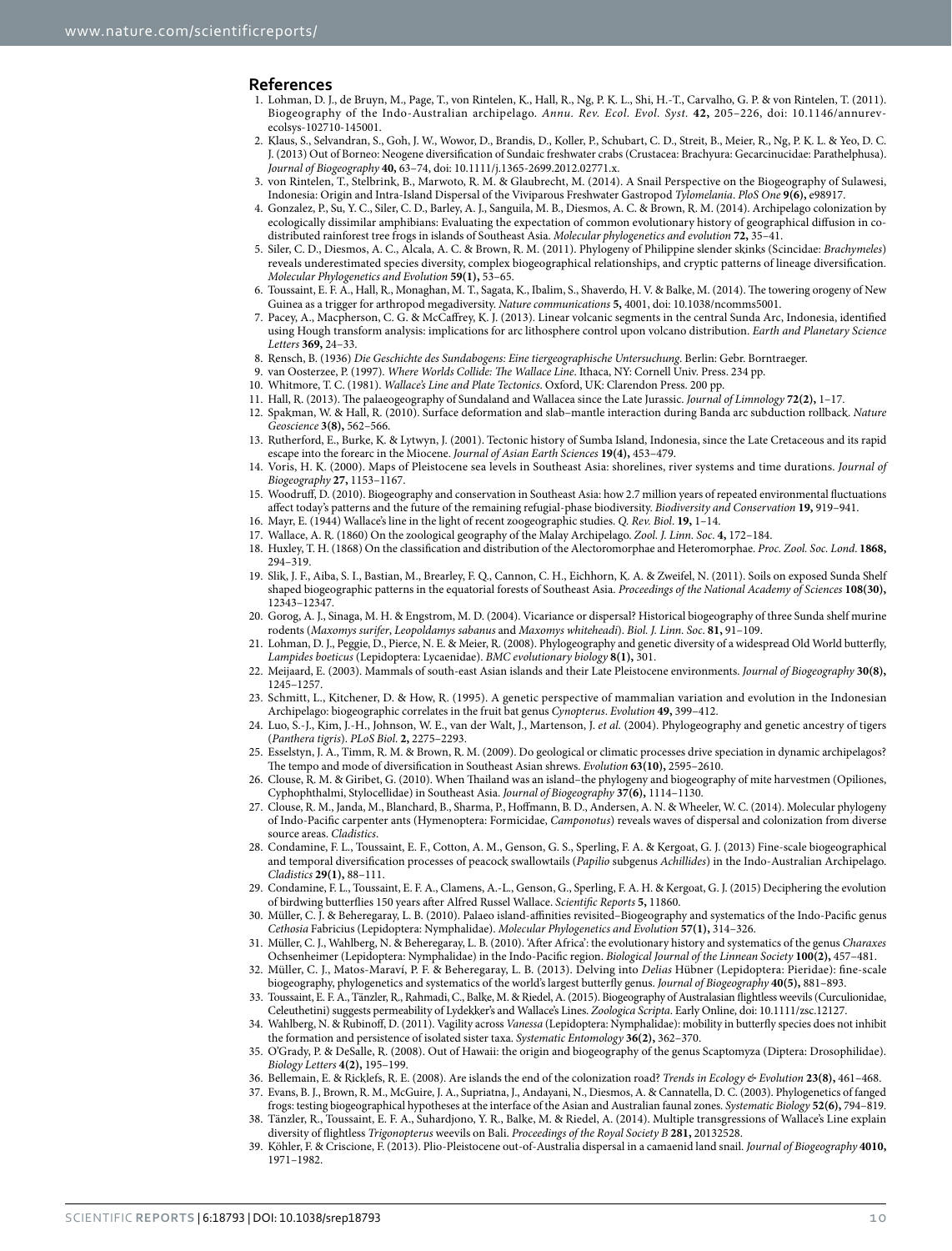- <span id="page-10-0"></span>40. Riedel, A. (2010). One of a thousand - a new species of *Trigonopterus* (Coleoptera, Curculionidae, Cryptorhynchinae) from New Guinea. *Zootaxa* **2403,** 59–68.
- <span id="page-10-1"></span>41. Riedel, A., Daawia, D. & Balke, M. (2010) Deep cox1 divergence and hyperdiversity of *Trigonopterus* weevils in a New Guinea mountain range (Coleoptera, Curculionidae). *Zoologica Scripta* **39,** 63–74.
- <span id="page-10-2"></span>42. Tänzler, R., Sagata, K., Surbakti, S., Balke, M. & Riedel, A. (2012) DNA barcoding for community ecology - how to tackle a hyperdiverse, mostly undescribed Melanesian fauna. *PLoS One* **7,** e28832, doi: 10.1371/journal.pone.0028832.
- <span id="page-10-3"></span>43. Riedel, A., Tänzler, R., Balke, M., Rahmadi, C. & Suhardjono, Y. R. (2014) Ninety-eight new species of *Trigonopterus* weevils from Sundaland and the Lesser Sunda Islands. *ZooKeys* **467,** 1–162, doi: 10.3897/zookeys.467.8206.
- <span id="page-10-4"></span>44. Hall, R. (2012). Sundaland and Wallacea: geology, plate tectonics and palaeogeography. In *Biotic evolution and environmental change in Southeast Asia* (eds Gower, D. J., Johnson, K. G., Richardson, J. E., Rosen, B. R., Rüber, L. & Williams, S. T.) pp. 32–78, Cambridge: Cambridge University Press.
- <span id="page-10-5"></span>45. Matzke, N. J. (2014). Model selection in historical biogeography reveals that founder-event speciation is a crucial process in island clades. *Systematic Biology*, syu056.
- <span id="page-10-37"></span>46. Ree, R. H. & Smith, S. A. (2008). Maximum-likelihood inference of geographic range evolution by dispersal, local extinction, and cladogenesis. *Syst. Biol*. **57,** 4–14.
- <span id="page-10-6"></span>47. Andújar, C., Serrano, J. & Gómez-Zurita, J. (2012). Winding up the molecular clock in the genus Carabus (Coleoptera: Carabidae): assessment of methodological decisions on rate and node age estimation. *BMC evolutionary biology* **12(1),** 40.
- 48. Bauzà-Ribot, M. M., Juan, C., Nardi, F., Oromí, P., Pons, J. & Jaume, D. (2012). Mitogenomic phylogenetic analysis supports continental-scale vicariance in subterranean thalassoid crustaceans. *Current Biology* **22(21),** 2069–2074.
- 49. Brower, A. V. Z. (1994). Rapid morphological radiation and convergence among races of the butterfly *Heliconius erato* inferred from mitochondrial DNA evolution. *Proceedings of the National Academy of Sciences USA* **91,** 6491–6495.
- <span id="page-10-36"></span>50. Papadopoulou, A., Anastasiou, I. & Vogler, A. P. (2010) Revisiting the Insect Mitochondrial Molecular Clock: The Mid-Aegean Trench Calibration. *Molecular Biology and Evolution* **27(7),** 1659–1672.
- <span id="page-10-7"></span>51. Stelbrink, B., Albrecht, C., Hall, R. & von Rintelen, T. (2012) The biogeography of Sulawesi revisited: is there evidence for a vicariant origin of taxa on Wallace's 'anomalous island'? *Evolution* **66,** 2252–2271, doi: 10.1111/j.1558-5646.2012.01588.x.
- <span id="page-10-8"></span>52. Hall, R. (2009). Southeast Asia's changing palaeogeography. *Blumea* **54(1**–3), 148–161.
- <span id="page-10-9"></span>53. Barberi, F., Bigioggero, B., Boriani, A., Cattaneo, M., Cavallin, A., Cioni, R., Eva, C., Gelmini, R., Giorgetti, F., Iaccarino, S., Innocenti, F., Marinelli, G., Slejko, D. & Sudradjat, A. (1987) The island of Sumbawa: A major structural discontinuity in the Indonesian Arc. *Boll. Soc. Geol. It*. **106,** 547–620.
- <span id="page-10-10"></span>54. van Ufford, A. Q. & Cloos, M. (2005) Cenozoic tectonics of New Guinea. *Am. Assoc. Petr. Geol. B* **89,** 119–140.
- <span id="page-10-11"></span>55. Nishimura, S., Harjono, H. & Suparka, S. (1992). The Krakatau Islands: the geotectonic setting. *GeoJournal* **28(2),** 87–98.
- <span id="page-10-12"></span>56. Outlaw, D. C. & Voelker, G. (2008). Pliocene climatic change in insular Southeast Asia as an engine of diversification in *Ficedula* flycatchers. *Journal of Biogeography* **35(4),** 739–752, doi: 10.1111/j.1365-2699.2007.01821.x.
- <span id="page-10-13"></span>57. Jønsson, K. A., Irestedt, M., Fuchs, J., Ericson, P. G., Christidis, L., Bowie, R. C. & Fjeldså, J. (2008) Explosive avian radiations and multi-directional dispersal across Wallacea: evidence from the Campephagidae and other Crown Corvida (Aves). *Molecular phylogenetics and evolution* **47(1),** 221–236, doi: 10.1016/j.ympev.2008.01.017.
- <span id="page-10-14"></span>58. Balke, M., Ribera, I., Hendrich, L., Miller, M. A., Sagata, K., Posman, A. & Meier, R. (2009). New Guinea highland origin of a widespread arthropod supertramp. *Proceedings of the Royal Society B: Biological Sciences* **276(1666),** 2359–2367.
- <span id="page-10-15"></span>59. Bacon, C. D., Michonneau, F., Henderson, A. J., McKenna, M. J., Milroy, A. M. & Simmons, M. P. (2013). Geographic and taxonomic disparities in species diversity: dispersal and diversification rates across Wallace's line. *Evolution* **67(7),** 2058–2071, doi: 10.1111/ evo.12084.
- <span id="page-10-16"></span>60. Brown, G. K., Nelson, G. & Ladiges, P. Y. (2006). Historical biogeography of *Rhododendron* section *Vireya* and the Malesian Archipelago. *Journal of Biogeography* **33(11),** 1929–1944, doi: 10.1111/j.1365-2699.2006.01548.x.
- <span id="page-10-17"></span>61. Webb, C. O. & Ree, R. (2012). Historical biogeography inference in Malesia. In *Biotic evolution and environmental change in Southeast Asia* (eds Gower, D. J., Johnson, K. G., Richardson, J. E., Rosen, B. R., Rüber, L. & Williams, S. T.) pp. 138–163, Cambridge: Cambridge University Press.
- <span id="page-10-18"></span>62. Lyal, C. H. C. (2014). 3.7.7 Molytinae Schoenherr, 1823. In: Leschen, R. A. B. & Beutel, R. G. (Eds) *Handbook of Zoology, Coleoptera, Beetles Volume 3: Morphology and Systematics (Phytophaga)*. DeGruyter, Berlin, pp. 529–570.
- <span id="page-10-19"></span>63. Gordon, A. L. & Fine, R. A. (1996) Pathways of water between the Pacific and Indian oceans in the Indonesian seas. *Nature* **379,** 146–149, doi: 10.1038/379146a0.
- <span id="page-10-20"></span>64. Gordon, A. L. (2005). The Indonesian Seas. Oceanography of the Indonesian sea and their throughflow. *Oceanography* **18(4),** 14–27.
- <span id="page-10-21"></span>65. Kuhnt, W., Holbourn, A., Hall, R., Zuvela, M. & Käse, R. (2004). Neogene history of the Indonesian throughflow. In: Clift, P., Kuhnt, W., Wang, P. & Hayes, D. (Eds), *Continent-Ocean Interactions within East Asian Marginal Seas*. American Geophysical Union, Washington, DC, pp. 299–320.
- <span id="page-10-22"></span>66. Treml, E. A., Roberts, J. J., Chao, Y., Halpin, P. N., Possingham, H. P. & Riginos, C. (2012). Reproductive output and duration of the pelagic larval stage determine seascape-wide connectivity of marine populations. *Integrative and Comparative Biology* **52(4),** 525–537.
- <span id="page-10-23"></span>67. Crayn, D. M., Costion, C. & Harrington, M. G. (2015). The Sahul–Sunda floristic exchange: dated molecular phylogenies document Cenozoic intercontinental dispersal dynamics. *Journal of Biogeography* **42(1),** 11–24.
- <span id="page-10-24"></span>68. Richardson, J. E., Costion, C. M. & Müllner, A. N. (2012). The Malesian floristic interchange: plant migration patterns across Wallace′s Line. In *Biotic evolution and environmental change in Southeast Asia* (eds Gower, D. J., Johnson, K. G., Richardson, J. E., Rosen, B. R., Rüber, L. & Williams, S. T.) pp. 138–163, Cambridge: Cambridge University Press.
- <span id="page-10-25"></span>69. Van Welzen, P. C., Parnell, J. A. & Slik, J. F. (2011). Wallace's Line and plant distributions: two or three phytogeographical areas and where to group Java?. *Biological Journal of the Linnean Society* **103(3),** 531–545.
- <span id="page-10-26"></span>70. de Bruyn, M., Stelbrink, B., Morley, R. J., Hall, R., Carvalho, G. R., Cannon, C. H. & Von Rintelen, T. (2014). Borneo and Indochina are major evolutionary hotspots for Southeast Asian biodiversity. *Systematic Biology* **63(6),** 879–901.
- <span id="page-10-27"></span>71. Cannon, C. H., Morley, R. J. & Bush, A. B. G. (2009). The current refugial rainforests of Sundaland are unrepresentative of their biogeographic past and highly vulnerable to disturbance. *Proceedings of the National Academy of Sciences USA* **106,** 11188–11193.
- <span id="page-10-28"></span>72. Riedel, A., Sagata, K., Surbakti, S., Tänzler, R. & Balke, M. (2013) One hundred and one new species of *Trigonopterus* weevils from New Guinea. *ZooKeys* **280,** 1–150, doi: 10.3897/zookeys.280.3906.
- <span id="page-10-29"></span>73. Edgar, R. C. (2004). MUSCLE: a multiple sequence alignment method with reduced time and space complexity. *BMC bioinformatics* **5(1),** 113.
- <span id="page-10-30"></span>74. Katoh, K. & Standley, D. M. (2013). MAFFT multiple sequence alignment software version 7: improvements in performance and usability. *Molecular biology and evolution* **30(4),** 772–780.
- <span id="page-10-31"></span>75. Tamura, K., Stecher, G., Peterson, D., Filipski, A. & Kumar, S. (2013). MEGA6: molecular evolutionary genetics analysis version 6.0. *Molecular biology and evolution* **30(12),** 2725–2729.
- <span id="page-10-32"></span>76. Vaidya, G., Lohman, D. J. & Meier, R. 2011. SequenceMatrix: concatenation software for the fast assembly of multi‐gene datasets with character set and codon information. *Cladistics* **27(2),** 171–180.
- <span id="page-10-34"></span><span id="page-10-33"></span>77. Goloboff, P. A., Farris, J. S. & Nixon, K. C. (2007) Tree analysis using new technology. Version 1.1.
- 78. Goloboff, P. A., Farris, J. S. & Nixon, K. C. (2008) TNT, a free program for phylogenetic analysis. *Cladistics* **24,** 774–786.
- <span id="page-10-35"></span>79. Lanfear, R., Calcott, B., Ho, S. Y. & Guindon, S. (2012). PartitionFinder: combined selection of partitioning schemes and substitution models for phylogenetic analyses. *Molecular biology and evolution* **29(6),** 1695–1701.